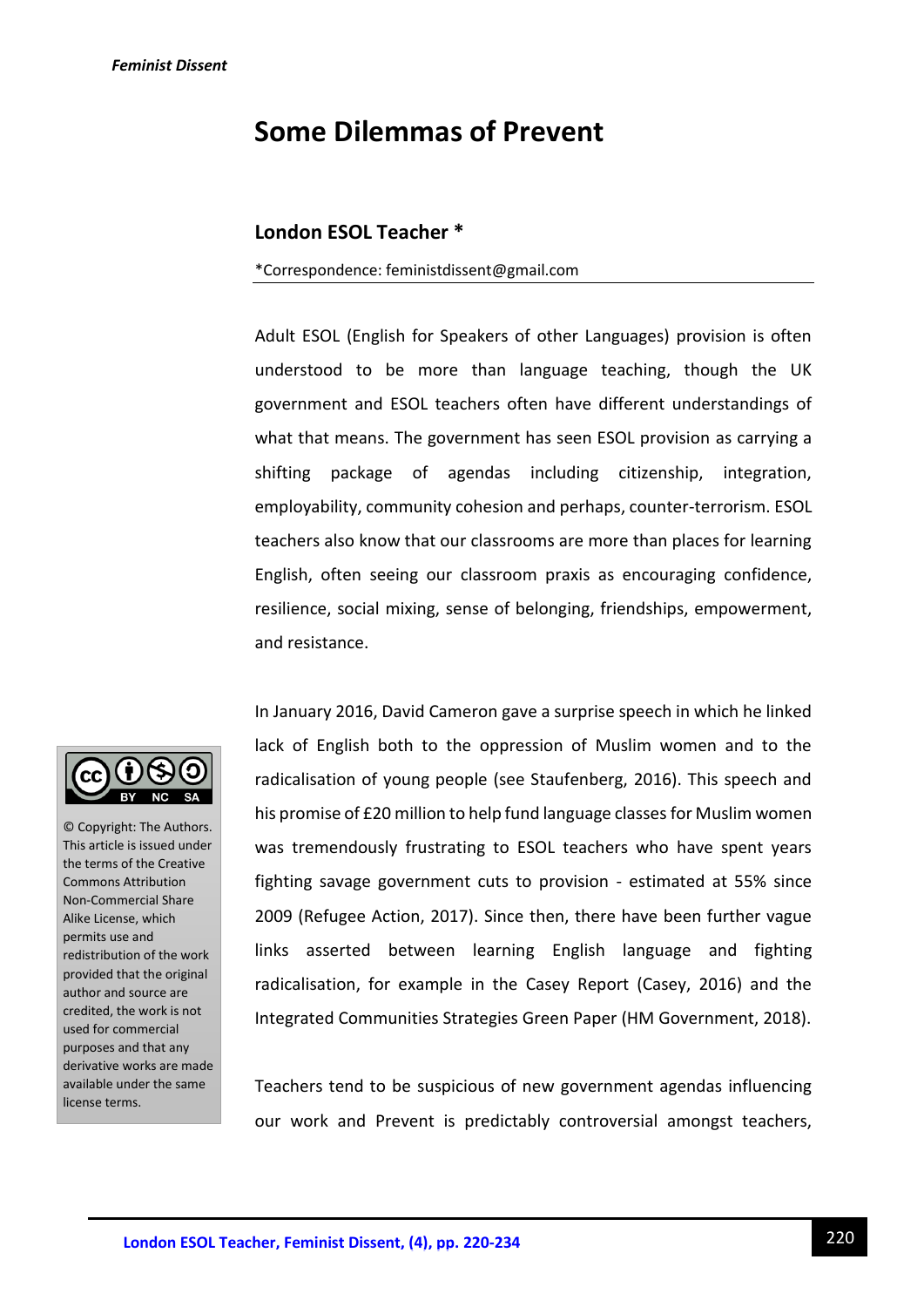especially in the Further Education sector where staff have a statutory duty to promote 'fundamental British values' (HM Government, 2016). The case against Prevent is being put forward elsewhere, for example by my union University and College Union (University and College Union, 2015) whose Congress voted for a boycott, though this was found to be unlawful (see Greer, 2016). I think it is a reasonable case, for these and other reasons: the danger of creating a suspect community and targeting individuals who are doing no harm; the outsourcing of the state's security role across civil society; the lack of definitions of – and confusion between – conservatism, 'non-violent extremism', and violence; the possibility of the closing down of debate, when what is needed is critical thinking and discussion; the threat to workers who are legally bound to comply and to deliver the nebulous 'British values'; the threat to civil liberties, especially as posed by attempts to ban 'extremist' material and speakers. However, the dilemma for me is that the campaign against Prevent has peddled misinformation, engaged in fear mongering, and promoted dubious alliances. At a recent ESOL conference I attended, many teachers were preoccupied with what they believed to be the draconian effect of Prevent in our workplaces, some arguing it was the most important issue facing us as practitioners, even though most of these were themselves working for third-sector organisations that are not bound by the Prevent Duty. I'm concerned about the way much anti-racist activism in this area is being framed.

## **Terminology**

'Extremism', 'violent and non-violent extremism', 'radicalism', 'radicalisation': these are not neutral terms. Many who oppose capitalism do not think that there is in fact a 'centre' that we all agree on, and that to stray from that is to be 'extreme'. Further, many are used to thinking of ourselves as radicals and recall the experiences which 'radicalised' us in an entirely different framework than the current meaning of involvement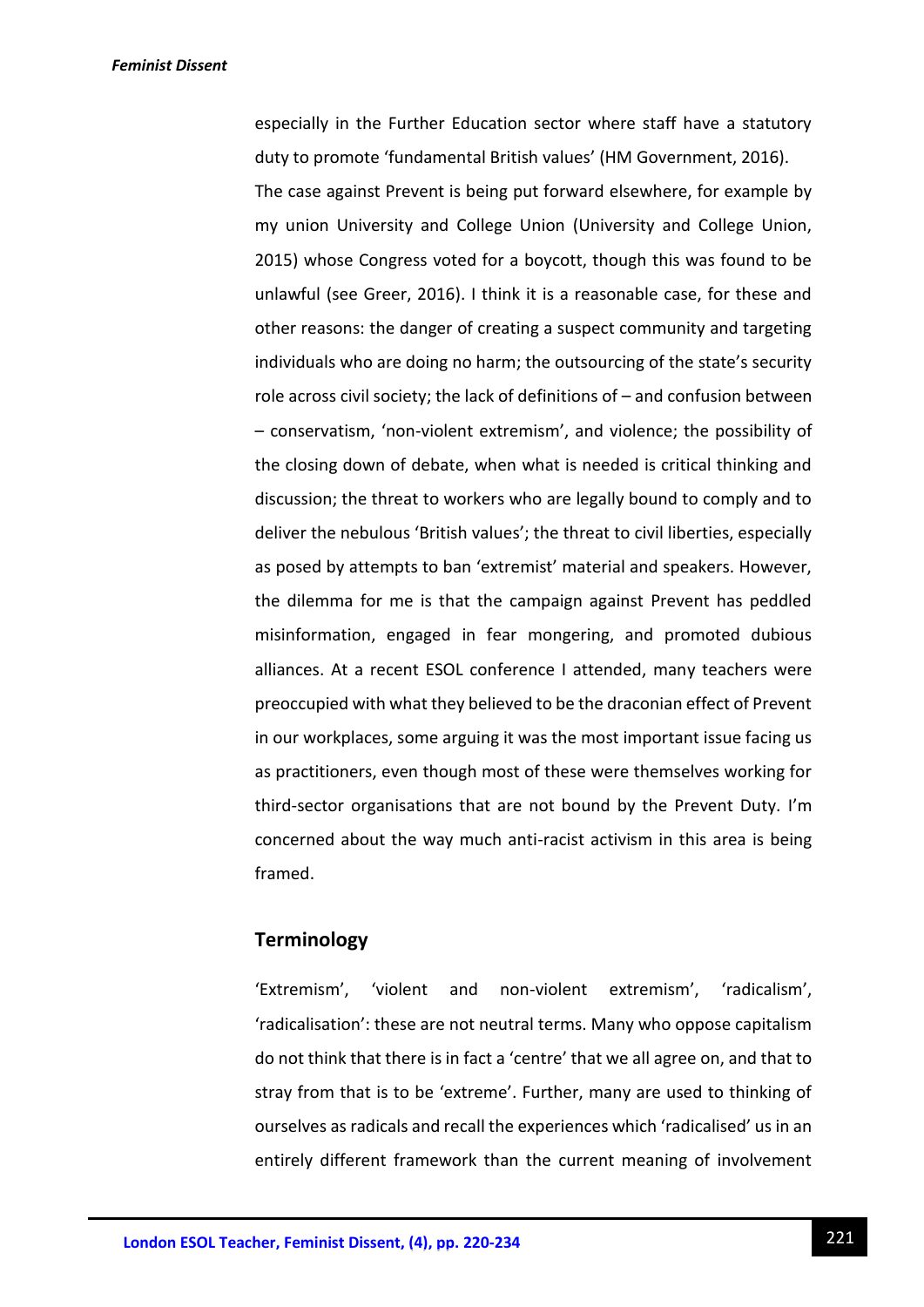with Islamist or far-right terrorism. I have had many conversations with people that did not get beyond complaints about this terminology.

However, part of the reason we are stuck without better language with which to discuss the current situation might be the failure of the left to engage with the issues. The left (or at least, not the activist left) has not adequately analysed either jihadism, the violent expression of Islamist movements, or religious fundamentalism, which refers to modern religious-political movements (from all the major religions) which seek to impose a single interpretation of religious texts on society (Dhaliwal and Yuval Davis, 2014). This contributes to the poor quality of debate and encourages a simplistic understanding of complex issues.

# **Myths of Prevent**

Some activist teachers believe that Prevent is not really part of a counterterrorism policy, rather, that it is a conspiracy to demonise Muslims and to create an enemy 'other' so as to distract people from austerity. This is now a commonly held view on the left, but one for which there is little evidence. My scepticism is not intended to be a defence of the state. The British state is perfectly capable of gross violations of human rights, especially against migrants. The ever-increasing brutality of immigration controls and the equally violent 'everyday bordering' (see Wemyss, Cassidy and Yuval Davis 2017) that we are all now complicit in is very real. But some of the claims about Prevent are myths and they do need to be debunked.

These are some of the things that I have heard anti-Prevent speakers saying at public meetings: Prevent criminalises Islam; it targets people for wearing hijab or praying five times a day; it will target people who attend Friday prayers; Prevent officers can take children away from Muslim parents. None of these are actually true. I have heard teachers say these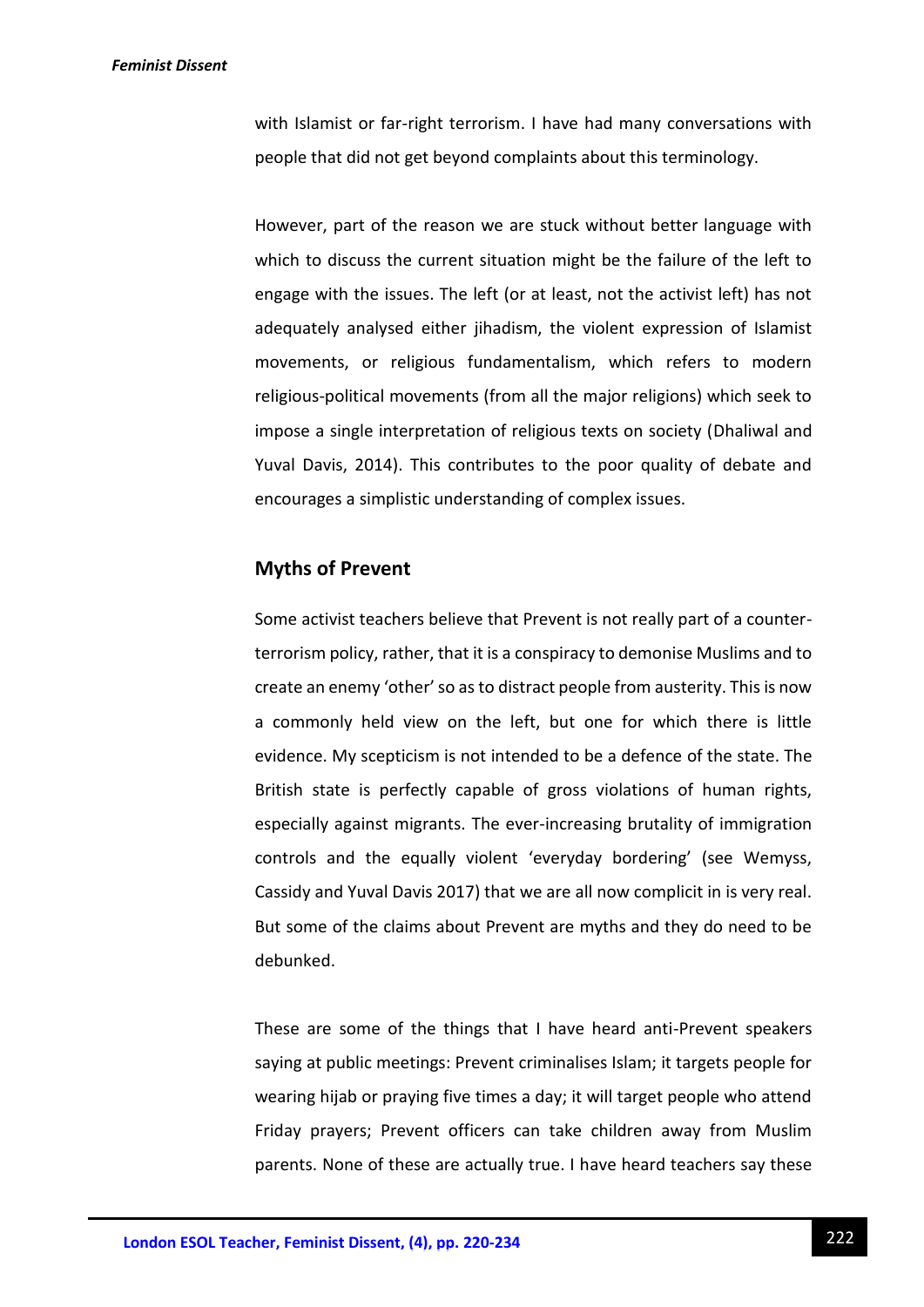things to a room full of young people, which is incredibly irresponsible. Exaggerating the extent of police and Prevent involvement in referrals is common. For example, in the well-publicised 'Terrorist House' case, the 'Eco Terrorist' case, and the 'Palestine badge' case, the schools involved all denied that these were straightforward Prevent referrals as widely reported by the media and activist circles (see *BBC News*, 2016; Independent Press Complaints Organisation, 2016; Parris-Long, 2016). Yet these cases continue to be touted as examples of gross abuses, for example on the *Prevent Watch* website, even after they have been debunked.

Increasing numbers of Prevent referrals relate to expressions of white supremacist or racist far-right sentiments. Yet colleagues tell me that, although Prevent training often emphasises white nationalist extremism, it is not 'really' about that, and that this is just a fig leaf put there to hide the real purpose which, according to them, is to demonise Muslims. They point to the large number of referrals of Muslims relative to the population to insist that this is proof of anti-Muslim bias. However, 850 British people have travelled to Syria or Iraq to fight with IS (Guardian 2018). There have been dozens of attempted terrorism plots. It's striking that in my left circles, this simple fact is rarely mentioned or discussed. There has been nothing comparable on the white nationalist far right, though this situation is worsening dramatically.

## **Conspiracy Theories**

Some people think that perhaps the Government is lying about the number of terrorist plots, inventing them to try to create an atmosphere of fear and hatred in the population. This is bizarre. The state cannot orchestrate grand global conspiracies involving tens of thousands of police, lawyers, judges, families, and defendants.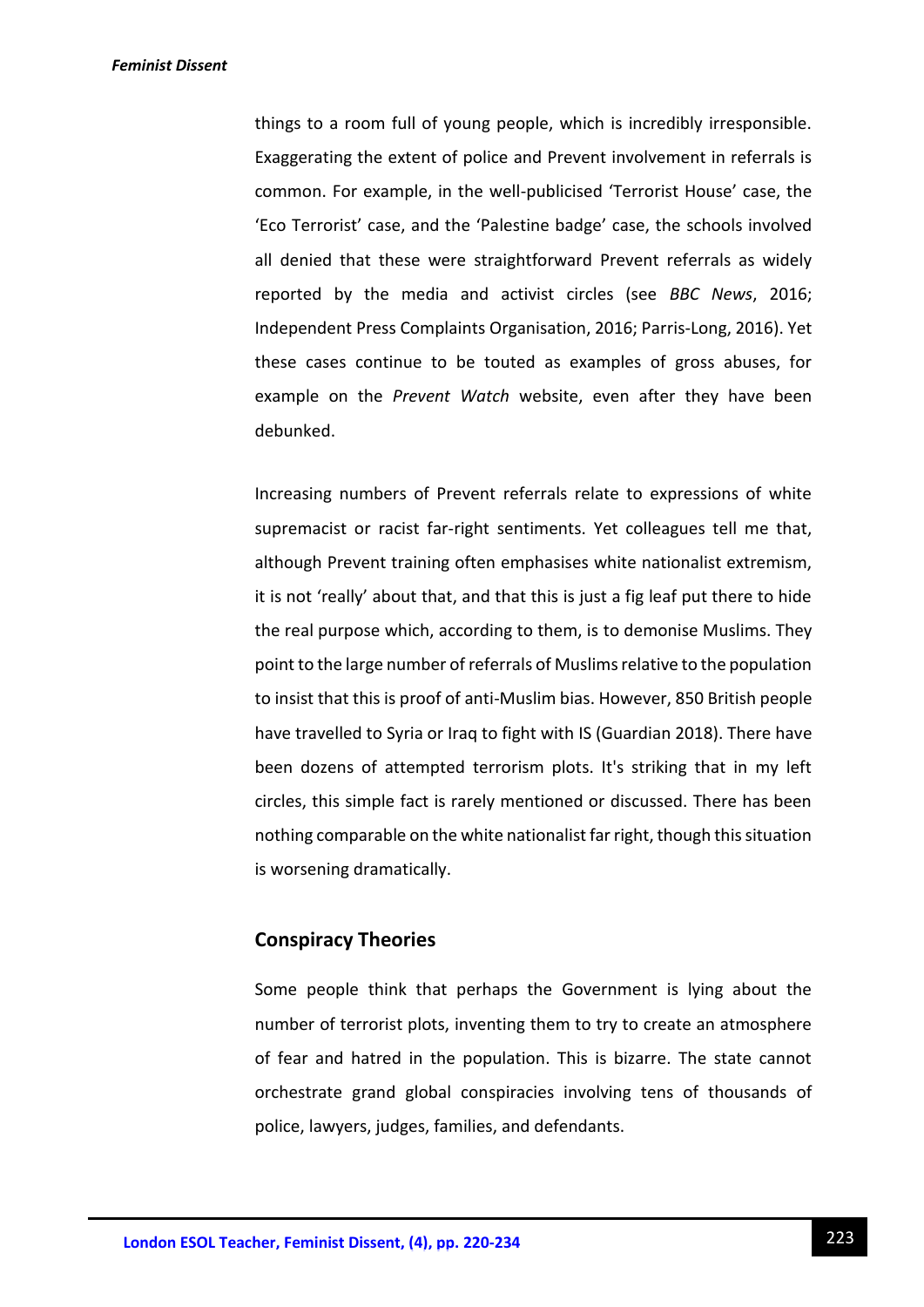Conspiracy theories have also been voiced in my classrooms. From the belief that 4,000 Jews were instructed to stay home on 9/11, to the recent suggestion that the three Bethnal Green girls did not really travel to Syria, these dangerous conspiracies are heard from time to time. Teachers should be confronting these claims, ideally by creating spaces where they can be challenged by other students, rather than by using the teacher's authority to silence them. They should not be reinforcing them by encouraging students to think that Islamophobic governments are inventing plots to discredit Muslims. It would be a real shame if ESOL teachers, who do so much to impart a sense of belonging to our migrant students, began to echo the voices that say Muslims cannot live in the West.

The many thousands of people, mostly Muslim, who are under threat of jihadist violence around the world are also not well served by such nonsense, nor are the British Muslim families who suffer the very real – and devastating – consequences of having family members caught up in the war on terror. Deflection and denial of the violence committed by jihadist groups are not helping Muslims or fighting anti Muslim bigotry; they are making it worse.

# **Othering**

Many of us teachers are very worried by the rise both of state targeting of migrants and of racist violence against migrants and Muslims on the streets. Some are concerned that Prevent targets Muslim students and involves us in 'othering' them.

Maybe. But there are other issues here. First, let's not forget that IS and al Qaeda do their own 'othering'. The hundreds of people who have travelled from Britain to Syria were not for the most part involved in fighting the butcher Assad. They were there committing mass murder, torture, rape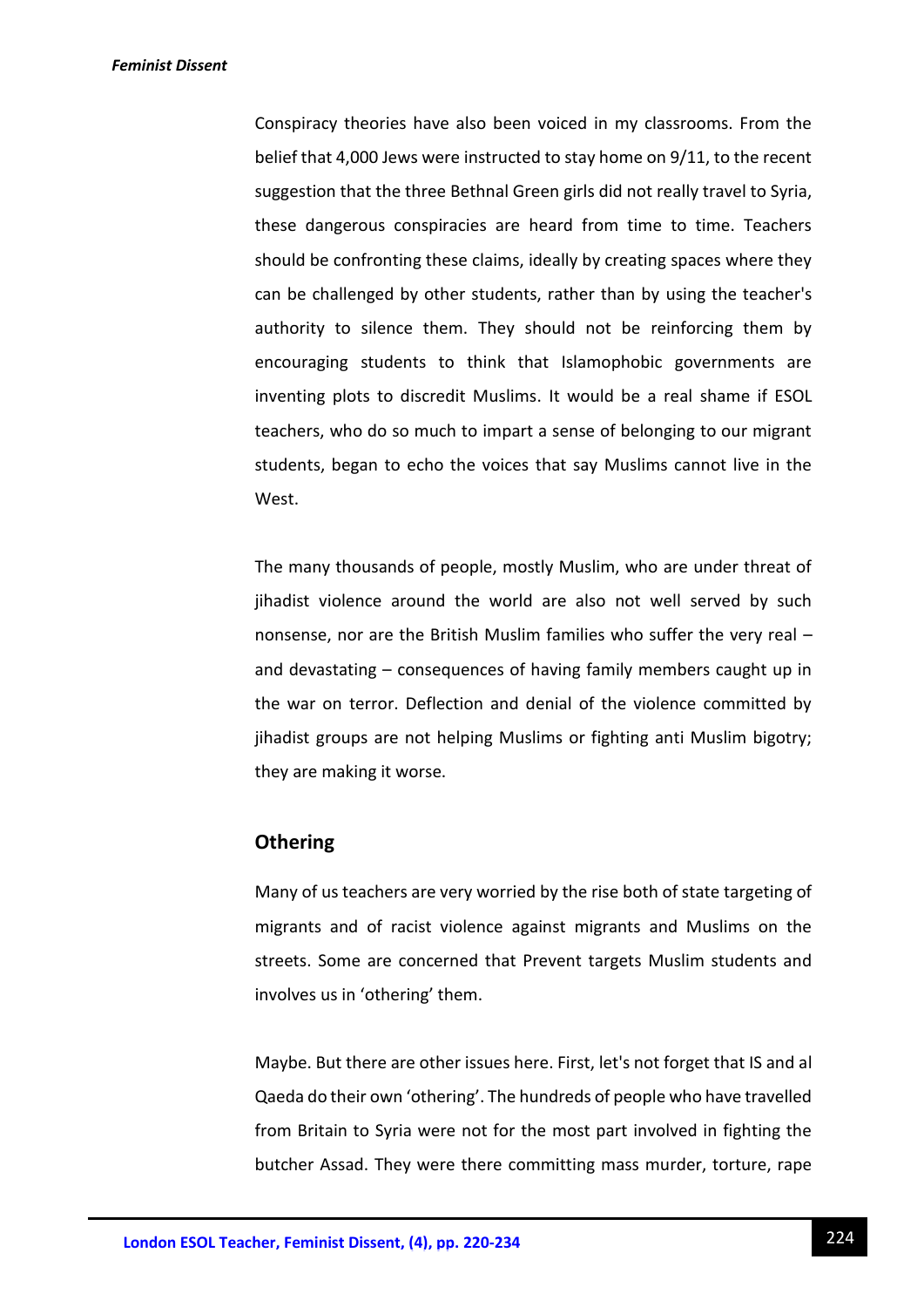and sexual slavery, colonisation and ethnic cleansing. Just because Britain exports most of its jihadis and we do not see on our streets the damage they do, does not mean it is not a problem for the left.

Is it odd to suggest that it is not counter-terrorism but the terrorism itself, carried out in the name of Islam, which has done more to tarnish the image of Muslims and Islam? The gulf between my Muslim ESOL students and the jihadists engaged in slaughtering civilians is enormous. So far as I know, none of my ESOL students have supported the ideology of Salafi-Jihadism. Yet the jihadists claim to act on behalf of Muslims. This is what makes me scared for my students. In the West, the very aim of jihadist attacks is to drive a wedge between Muslims and non-Muslims, to provoke both anti-Muslim bigotry and state clampdown. They aim to create the conditions for attacks on Muslims and bring about the state of irreducible conflict that they seek. This strategy has been quite successful.

It is also really important to remember that our students are more diverse than we think. They have commonality as migrants and minorities, but not always everything else. My ESOL students are mostly Muslim or Muslimheritage women, but these simple labels do not express the diversity that exists within what is often simplistically referred to as the Muslim community.

In 2016, there were two brutal hate crimes – both were murders of Muslims by other Muslims. Asad Shah, from the minority Ahmadiyya community, was killed for blasphemy in Glasgow (Carell, 2016). Jalal Uddin, a Rochdale Imam, was killed for practicing a traditional, syncretic form of Islam such as is practiced by many of the ESOL students in my classes (Pilling, 2016). Intolerance of pluralism, diversity, and of different interpretations of religious texts is one of the hallmarks of fundamentalism. The state has no monopoly on 'othering'.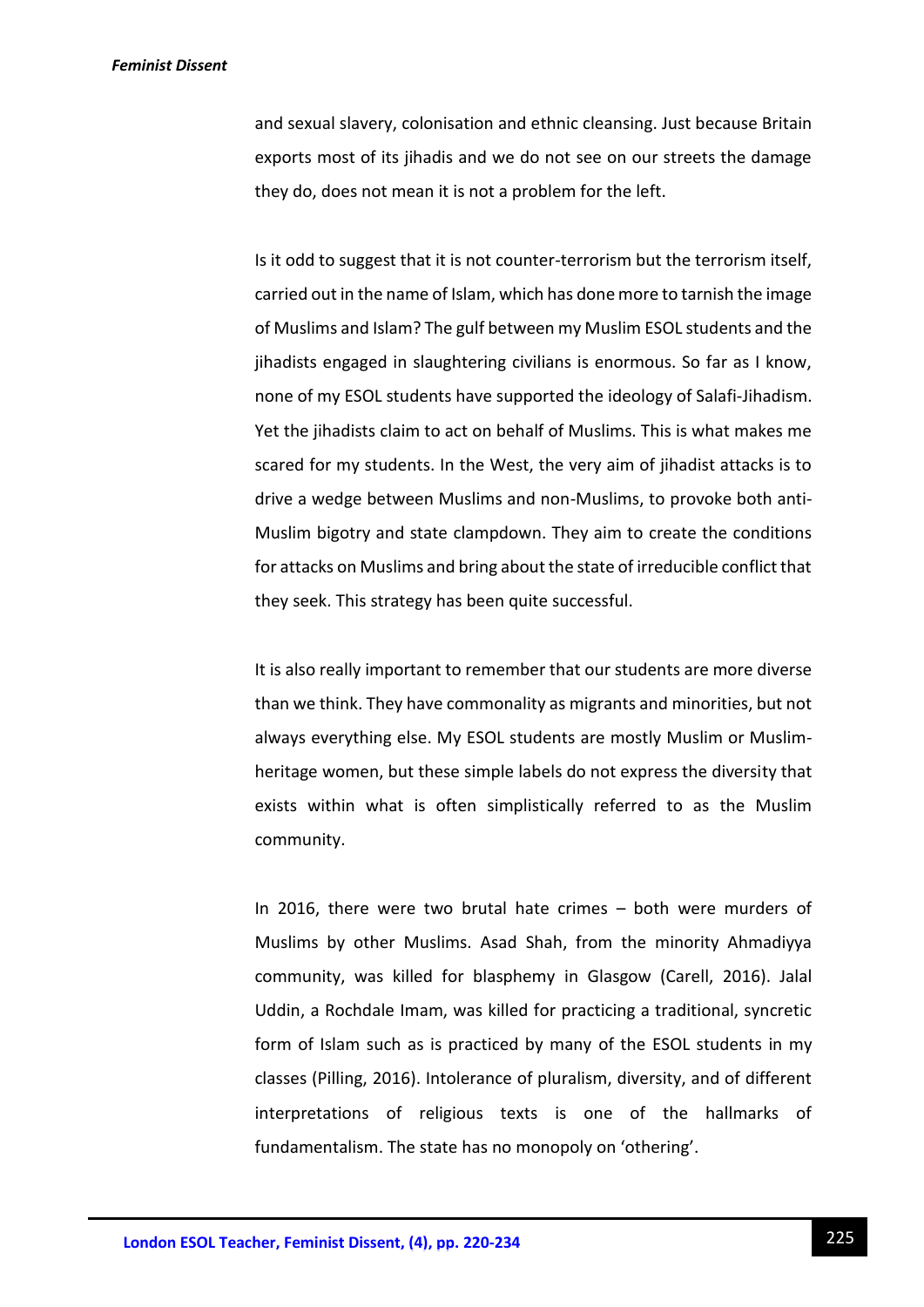## **Excuses**

There are those who don't deny the reality but make excuses for jihadism. Some left parties and campaign groups commonly share social media posts or give platforms to speakers from CAGE, a group which makes no secret of its support for the Taliban and Al Qaeda (Bhatt, 2017). In their arguments, Muslims are driven to violence by the Islamophobia inherent in western society or foreign policy or poverty and deprivation (see Ali, 2016). This insults the vast majority of Muslims and, indeed, other oppressed people, who do not engage in indiscriminate violence. It also displays a Eurocentric ignorance of the global reach of Islamist violence and erases the existence of those Muslims on the frontline fighting fundamentalism and Islamist violence (Bennoune and Kandiyoti, 2015).

Racism, foreign policy, deprivation, alienation, identity, mental health, and criminality may all be factors in radicalisation. There is no single cause and this is in fact recognised by the Prevent strategy. There are no easy answers, but the habit of making excuses for people committing atrocities shames the Left and will not fight anti-Muslim racism. These excuses are not generally made by the Left for far-right nationalism and racist violence.

# **Safeguarding and Securitisation**

ESOL teachers are not counter-terrorism officers and never should be. We do not want to be part of the security services, any more than we want to be immigration officers. But we may encounter safeguarding issues. I was asked for help by some of the adult women I teach, following the news of local 'jihadi brides'. Some learners told me they were not able to do what they knew was important, such as monitor their children's internet use. One told me, 'We cannot keep our children safe.' These students may not be typical and for most others, it may not be a pressing issue. But the need for safeguarding is not a myth. I have been told by someone doing Prevent work in schools that he has rarely had objections to their work from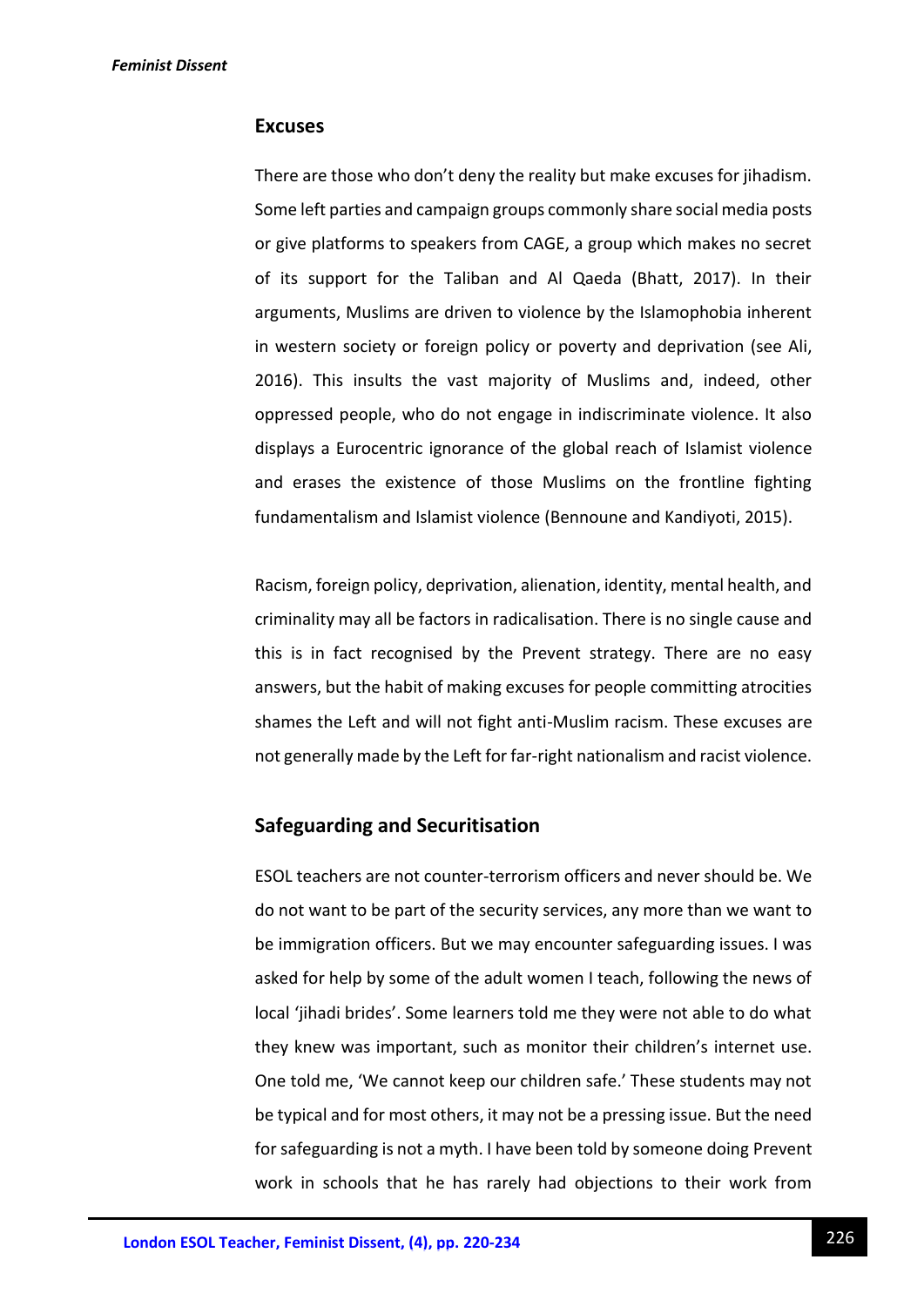Muslim parents. This may come as a surprise to many of the white activists who want to fight Islamophobia by opposing Prevent, but then, it is unlikely to be their children who attempt to travel abroad to join a Salafi-Jihadist group.

Would Prevent help my students? In my local authority, I know that at least some of the safeguarding officers are skilled, thoughtful people with a background in community work and a commitment to supporting, not criminalising, vulnerable people. If they were another type of Prevent officer – a private contractor with minimal training and in it for the money – perhaps they would not be. The questionable quality of much Prevent training and delivery is a different issue.

## **Strange Bedfellows**

Apart from the misinformation and hyperbole spread by the campaign, there is a big problem of alliances. In 2015, over 200 academics signed a letter against Prevent alongside CAGE, a group that manipulates the language of human rights in relation to Salafi-Jihadist prisoners, but say nothing of the gross human rights violations those individuals commit (Tax 2013, Gupta, 2017). The NUS 'Students not Suspects' campaign has amplified the voices of reactionary groups and individuals, including CAGE. An NUS President who objected to this alliance was accused of Islamophobia in another letter signed by over 100 NUS officers and activists (Students not Suspects, 2015).

Other organisations involved in anti-Prevent campaigning include 5Pillars – a website and Facebook page which rails against secularists and carries sexist, homophobic, and sectarian content. The editor, Dilly Hussain, peddles conspiracies about the government, 'zionists', and Muslim minorities as well as attacks secular Muslim women (see 5Pillars, 2013; Sergeant 2014) while trying to associate his organisation with the student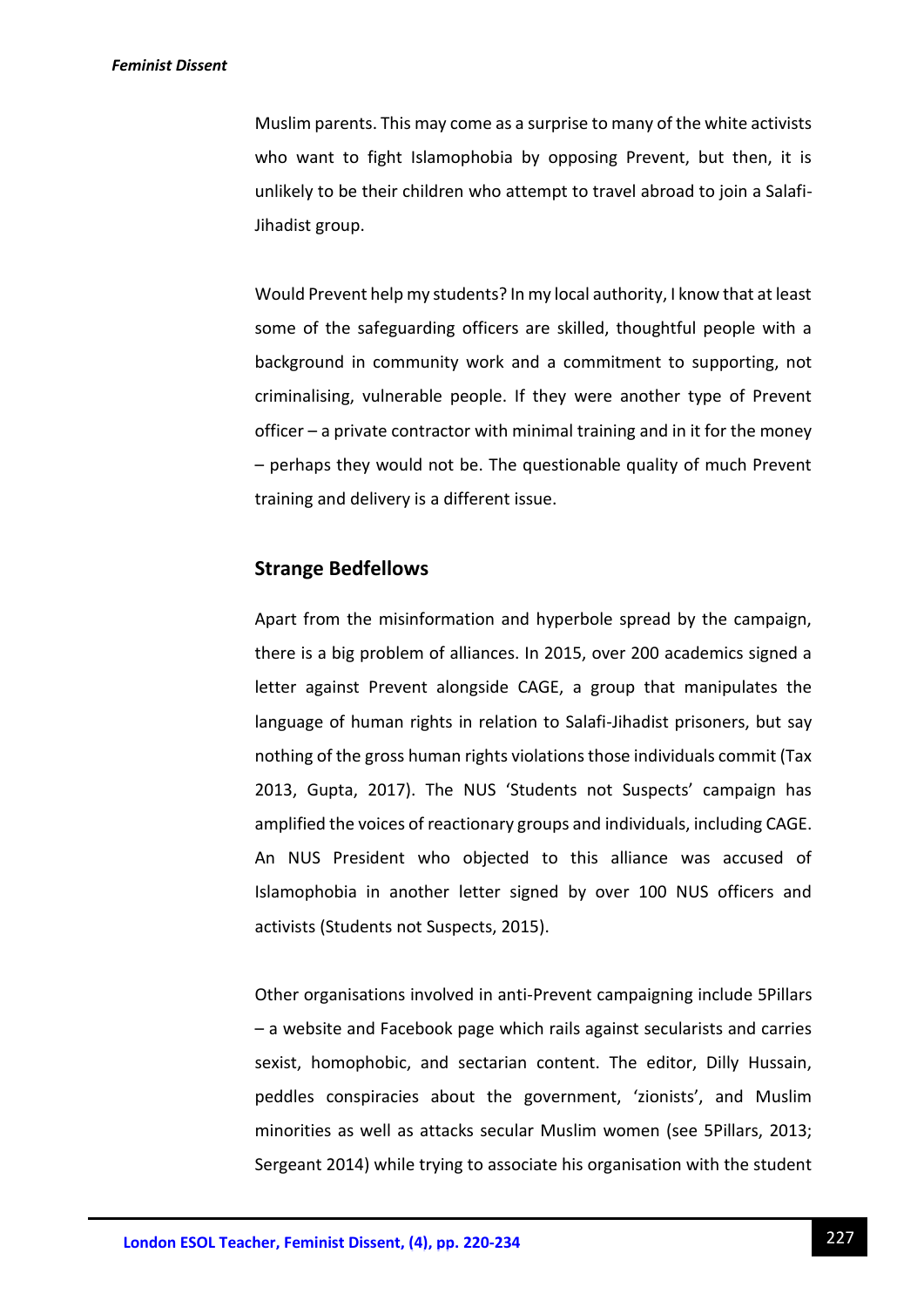campaigns against Prevent. Muslim Engagement and Development (MEND), a conservative group which targets secular Muslim women for their activism (Rehman 2017), has been welcomed by Students not Suspects. A group actually banned by NUS for its anti-Semitism, MPACUK, was nevertheless able to use its association with campaigns opposing Prevent to rehabilitate its image in liberal/left circles to a certain extent (see Whitton 2015).

A crude anti-imperialism has led many to believe that those who are victims of racism or have been targeted (and in many cases abused) by the US must inevitably be sound advocates for progressive values and human rights (Tax 2013). There might be a case sharing platforms and forming strategic alliances if the politics of the Islamic Right groups and individuals opposing Prevent were ever challenged by students activists, but they tend not to be. Instead, they are given a completely free pass by young people whose instincts towards anti-racism and anti-imperialism lead them to be exploited by groups keen to increase their legitimacy and authority.

Groups such as CAGE claim to speak for Muslims and, more recently, have tried to position themselves as part of radical grassroots anti-racist movements (Qureshi 2017). They tend to paint Prevent as just the latest example of the State's endless persecution of Muslims. As an aside, this completely misrepresents the nature of the British State's relationship with Islamism, which at times it has cultivated and funded. But worse, it is defining Muslims as reactionaries, just as Trump and the EDL do. Some white leftists are now even repeating the Islamist line that the Prevent strategy is really about attacking politically active Muslims, as if all of the latter were Islamists (Cowden, 2016). My Muslim ESOL students hold a variety of political positions across the spectrum, like everybody else. In the lively discussions we have in class, on all manner of political topics, there is rarely consensus and never a 'Muslim' position. In fact, it is my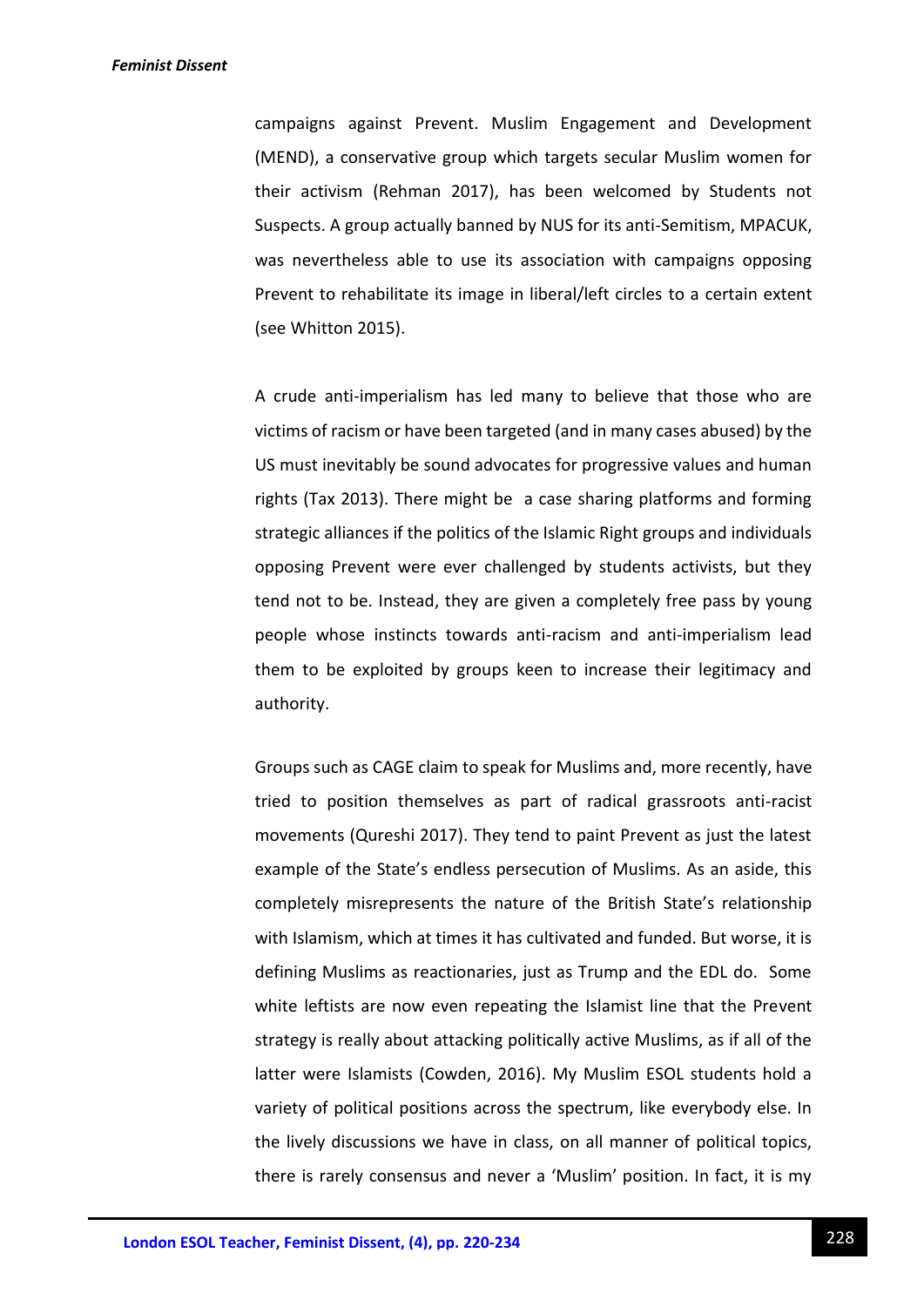experience in ESOL that has taught me that 'Muslim' is only one aspect of my students' identity and should not be privileged over everything else. The imposition of a monolithic identity for Muslims is to be resisted, whether it is constructed by the state, Islamist groups, the right, or the left.

And at the same time that reactionary voices are being amplified, secular ones are being silenced. At the moment, everyone has to line up for or against Prevent. People who raise concerns like those referred to in this article will be called Islamophobic and part of the Government's anti-Muslim drive. There is little room for discussion. This is smearing the name of many anti-racist groups and individuals, including Black feminist activists and secular Muslims. The spectacle of white leftists berating secular Muslims for their 'Islamophobia' is something I have seen too many times. The erasure from anti-Prevent discourse of secular and antifundamentalist ESOL learners, as well as learners from minority Muslim communities and those practising diverse forms of Islam, is also a worry.

# **Conclusions**

This article has attempted to raise some issues for ESOL activists who are seeking involvement in the campaign against Prevent. The misrepresentation of referrals and fear mongering about Prevent powers is encouraging an environment of hysteria, not critical debate. The denial of the reality of jihadi violence, and making excuses for it in a way that would never be attempted for the white far right, does not 'fight Islamophobia'. It may create the conditions for more prejudice against Muslims in the wider population. The willingness to form uncritical alliances with fundamentalists and supporters of Salafi-Jihadism amplifies reactionary voices and silences the voices of those Muslims actually fighting fundamentalism and violence carried out in the name of Islam.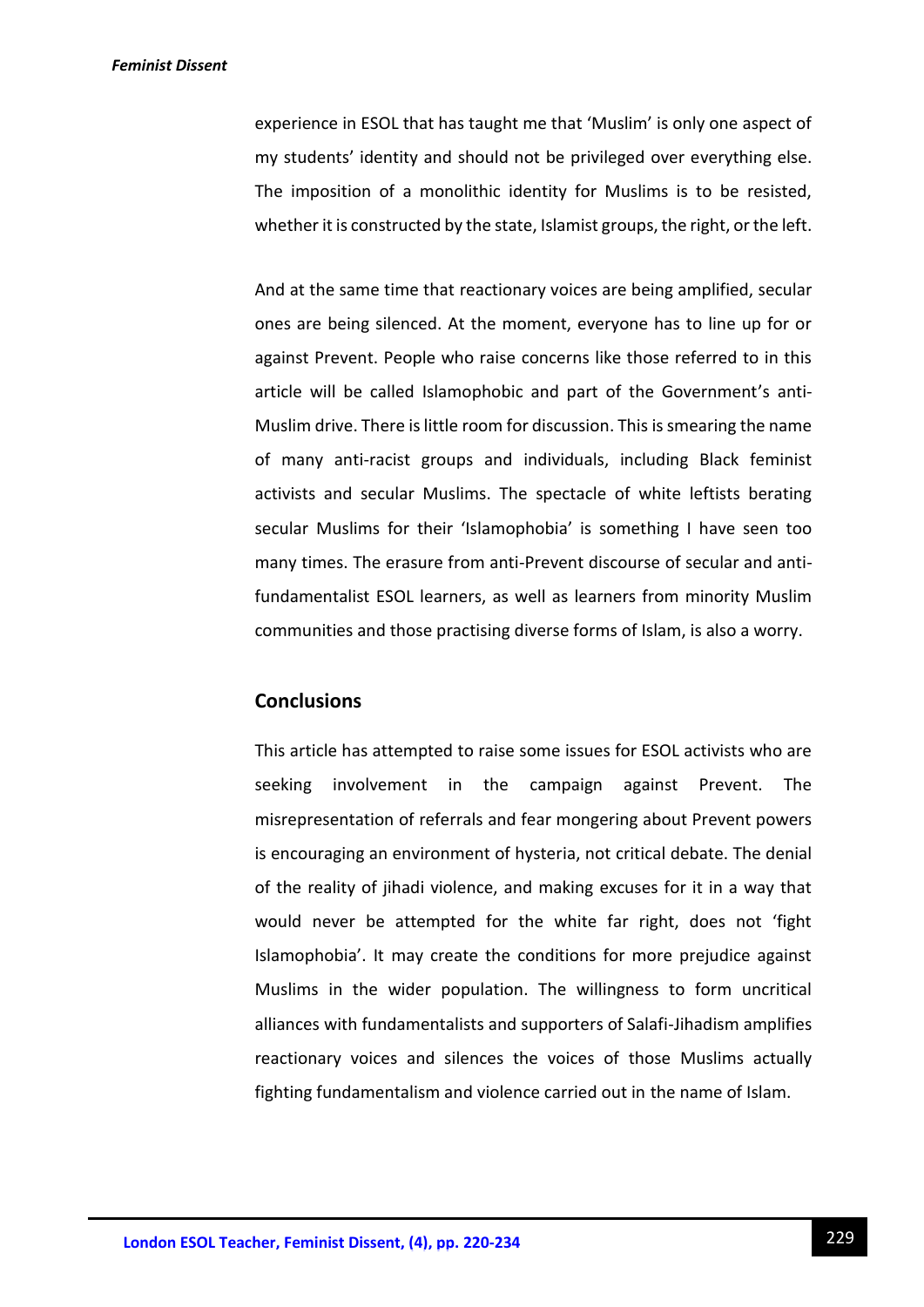Taking these into consideration, an ESOL activist position on Prevent could point its critique in two directions: against the surveillance state and its targeting of minorities, and against far right political mobilisations of the white nationalist or Islamist variety. I have no answers as to the practical way forward, but I hope that the rich traditions of radical pedagogy in ESOL classrooms and our ESOL activism alongside our migrant students will help with these dilemmas.

A shorter version of this article appeared in Post 16 Educator 85 (October - December 2016) and can be downloaded from their archive: <http://post16educator.org.uk/>

## **References**

5Pillars (2013) 'For and Against: Should European Muslims do Jihad in Syria?' available from [https://5pillarsuk.com/2013/09/11/for-and](https://5pillarsuk.com/2013/09/11/for-and-against-should-european-muslims-do-jihad-in-syria/)[against-should-european-muslims-do-jihad-in-syria/](https://5pillarsuk.com/2013/09/11/for-and-against-should-european-muslims-do-jihad-in-syria/) [last accessed 7/8/2018]

Ali, A. (2016) 'NUS President Malia Bouattia suggests education cuts cause young people to join terror groups in Syria', *The Independent*, 17th June. Available at: [https://www.independent.co.uk/student/news/nus](https://www.independent.co.uk/student/news/nus-malia-bouattia-education-cuts-terror-groups-syria-isis-islamic-state-a7087446.html)[malia-bouattia-education-cuts-terror-groups-syria-isis-islamic-state](https://www.independent.co.uk/student/news/nus-malia-bouattia-education-cuts-terror-groups-syria-isis-islamic-state-a7087446.html)[a7087446.html](https://www.independent.co.uk/student/news/nus-malia-bouattia-education-cuts-terror-groups-syria-isis-islamic-state-a7087446.html) [Last accessed 30/07/2018].

BBC News (2016) 'Lancashire 'Terrorist House' Row not a Spelling Mistake', *BBC News online*, 20<sup>th</sup> January. Available at <https://www.bbc.co.uk/news/uk-england-lancashire-35354061> [Last accessed 24/07/2018].

Bennoune, K. and Kandiyoti, D. (2015) 'Your Fatwa Does Not Apply Here', *openDemocracy 50:50: gender, sexuality and social justice*, 6th October. Available at: [https://www.opendemocracy.net/5050/karima-bennoune-](https://www.opendemocracy.net/5050/karima-bennoune-deniz-kandiyoti/your-fatwa-does-not-apply-here)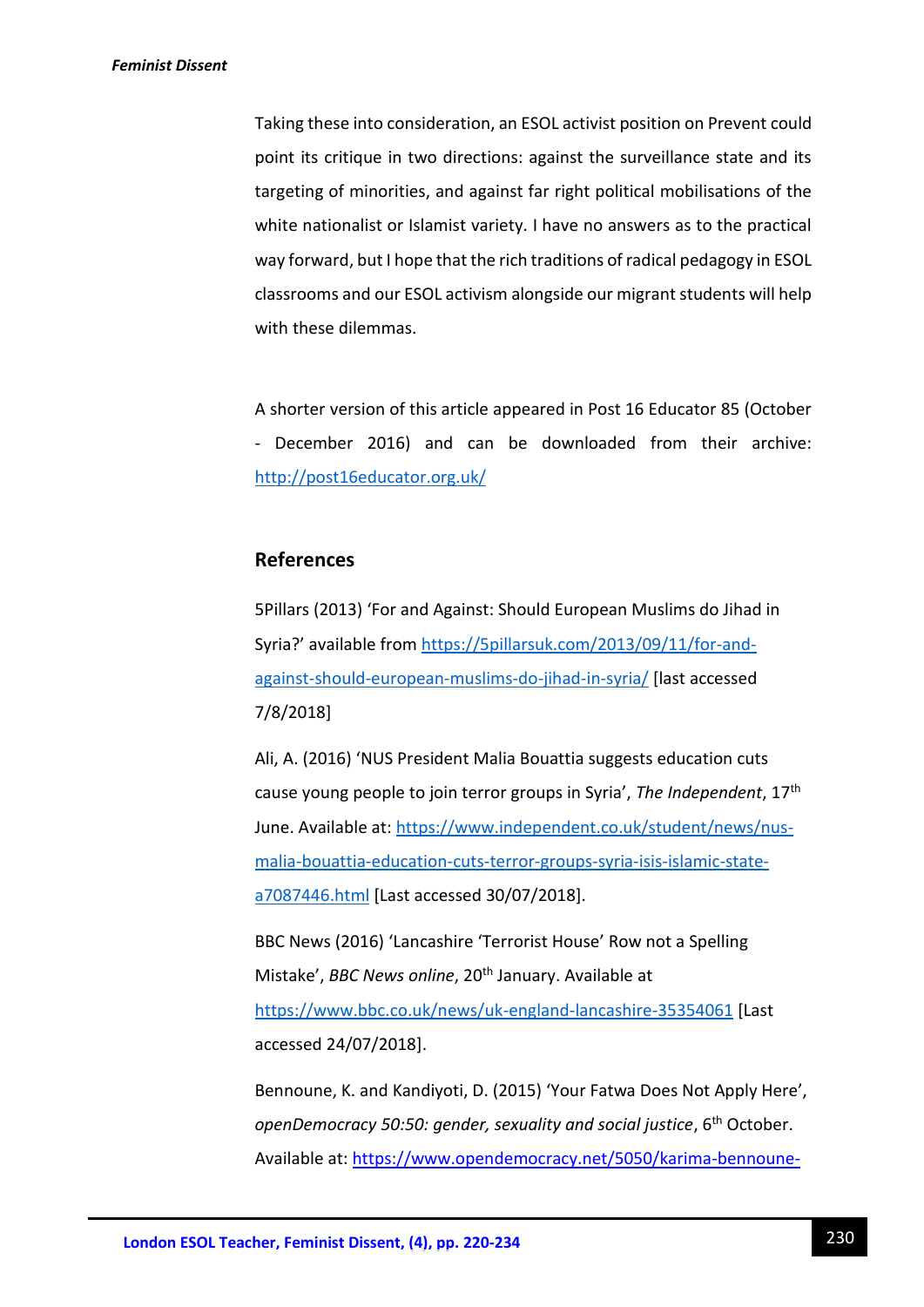[deniz-kandiyoti/your-fatwa-does-not-apply-here](https://www.opendemocracy.net/5050/karima-bennoune-deniz-kandiyoti/your-fatwa-does-not-apply-here) [Last accessed 30/07/2018].

Bhatt, C. (2017) 'Human Rights Activism and salafi-jihadi violence', *The International Journal of Human Rights*. Available at <https://doi.org/10.1080/13642987.2017.1314643> [Last accessed 30/07/2018].

Carrell, S. (2016) 'Man who murdered Glasgow shopkeeper Asad Shah in sectarian attack jailed', The Guardian, 9<sup>th</sup> August. Available at: [https://www.theguardian.com/uk-news/2016/aug/09/tanveer-ahmed](https://www.theguardian.com/uk-news/2016/aug/09/tanveer-ahmed-jailed-for-murder-glasgow-shopkeeper-in-sectarian-attack)[jailed-for-murder-glasgow-shopkeeper-in-sectarian-attack](https://www.theguardian.com/uk-news/2016/aug/09/tanveer-ahmed-jailed-for-murder-glasgow-shopkeeper-in-sectarian-attack) [Last accessed 30/07/2018].

Casey, L. (2016) *The Casey Review: A Review into Opportunity and Integration*, OGL: London. Available at: [https://assets.publishing.service.gov.uk/government/uploads/system/up](https://assets.publishing.service.gov.uk/government/uploads/system/uploads/attachment_data/file/575973/The_Casey_Review_Report.pdf) [loads/attachment\\_data/file/575973/The\\_Casey\\_Review\\_Report.pdf](https://assets.publishing.service.gov.uk/government/uploads/system/uploads/attachment_data/file/575973/The_Casey_Review_Report.pdf)

Cowden, S. (2016). The Poverty of Apologism: The British Left, Feminism and the Islamic Right. Feminist Dissent, (1), 67-80. Retrieved from: <http://journals.warwick.ac.uk/index.php/feministdissent/article/view/13> [Last accessed 7/8/2018].

Dhaliwal, S. and Yuval Davis, N. (2014) 'Introduction' in *Women Against Fundamentalism: Stories of Dissent and Solidarity* Lawrence & Wishart: London.

Greer, S. (2016) 'Universities and Counter Terrorism in the UK: "Educators not Informants!", "Boycott Prevent!"?', *University of Bristol Law School Blog*, 23rd May. Available at:

[https://legalresearch.blogs.bris.ac.uk/2016/05/universities-and-counter](https://legalresearch.blogs.bris.ac.uk/2016/05/universities-and-counter-terrorism-in-the-uk-educators-not-informants-boycott-prevent/)[terrorism-in-the-uk-educators-not-informants-boycott-prevent/](https://legalresearch.blogs.bris.ac.uk/2016/05/universities-and-counter-terrorism-in-the-uk-educators-not-informants-boycott-prevent/)

Gupta, R. (2017) 'Is PREVENT too toxic for feminists?', *Feminist Dissent*, 2, pp. 176-188. Available at: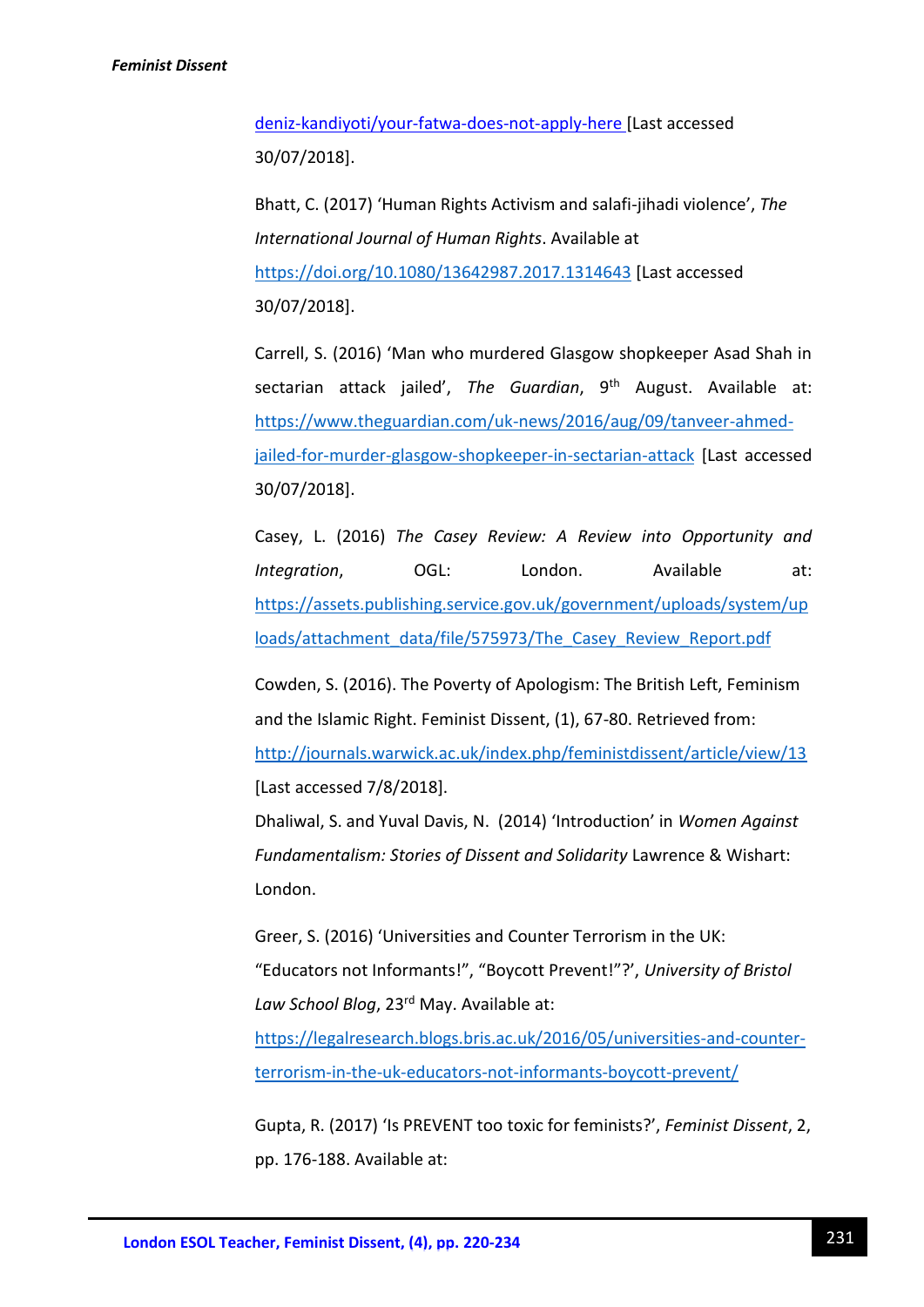<http://journals.warwick.ac.uk/index.php/feministdissent/article/view/24> [Last accessed 30/07/2018].

HM Government (2016) *Prevent Duty Guidance for Further Education Institutions in England and Wales*. Available at: [https://assets.publishing.service.gov.uk/government/uploads/system/up](https://assets.publishing.service.gov.uk/government/uploads/system/uploads/attachment_data/file/445915/Prevent_Duty_Guidance_For_Further_Education__England__Wales_-Interactive.pdf) [loads/attachment\\_data/file/445915/Prevent\\_Duty\\_Guidance\\_For\\_Furth](https://assets.publishing.service.gov.uk/government/uploads/system/uploads/attachment_data/file/445915/Prevent_Duty_Guidance_For_Further_Education__England__Wales_-Interactive.pdf) er Education England Wales -Interactive.pdf

HM Government (2018) *Integrated Communities Strategy Green Paper*. Available at: [https://www.gov.uk/government/consultations/integrated](https://www.gov.uk/government/consultations/integrated-communities-strategy-green-paper)[communities-strategy-green-paper](https://www.gov.uk/government/consultations/integrated-communities-strategy-green-paper) 

Independent Press Standards Organisation (2016) 'Prevent Watch vs Sunday Telegraph', *IPSO*. Available a[t https://www.ipso.co.uk/rulings](https://www.ipso.co.uk/rulings-and-resolution-statements/ruling/?id=00615-16)[and-resolution-statements/ruling/?id=00615-16](https://www.ipso.co.uk/rulings-and-resolution-statements/ruling/?id=00615-16) [Last accessed 24/07/2018].

Khomami, N (2018) 'Number of women and children joining ISIS significantly underestimated'. *The Guardian*, 23 July [online] Available at: [https://www.theguardian.com/world/2018/jul/23/number-of-women](https://www.theguardian.com/world/2018/jul/23/number-of-women-and-children-joining-isis-significantly-underestimated)[and-children-joining-isis-significantly-underestimated](https://www.theguardian.com/world/2018/jul/23/number-of-women-and-children-joining-isis-significantly-underestimated) [Last accessed 7/8/2018]

Parris-Long, A. (2016) 'Challney Boys denies claim student was referred to Prevent for wearing a 'Free Palestine' badge', *Luton Today*, 17th February. Available at

[https://www.lutontoday.co.uk/news/education/challney-boys-denies](https://www.lutontoday.co.uk/news/education/challney-boys-denies-claims-student-was-referred-to-prevent-for-wearing-free-palestine-badge-1-7219114)[claims-student-was-referred-to-prevent-for-wearing-free-palestine](https://www.lutontoday.co.uk/news/education/challney-boys-denies-claims-student-was-referred-to-prevent-for-wearing-free-palestine-badge-1-7219114)[badge-1-7219114](https://www.lutontoday.co.uk/news/education/challney-boys-denies-claims-student-was-referred-to-prevent-for-wearing-free-palestine-badge-1-7219114) [Last accessed 24/07/2018].

Pilling, K. (2016) 'Rochdale Imam Jalal Uddin killed by ISIS supporters for practicing black magic', *The Independent*, 23rd August. Available at: [https://www.independent.co.uk/news/uk/crime/imam-murder-isis-](https://www.independent.co.uk/news/uk/crime/imam-murder-isis-supporters-rochdale-latest-jalal-uddin-death-black-magic-isil-islamic-state-a7205146.html)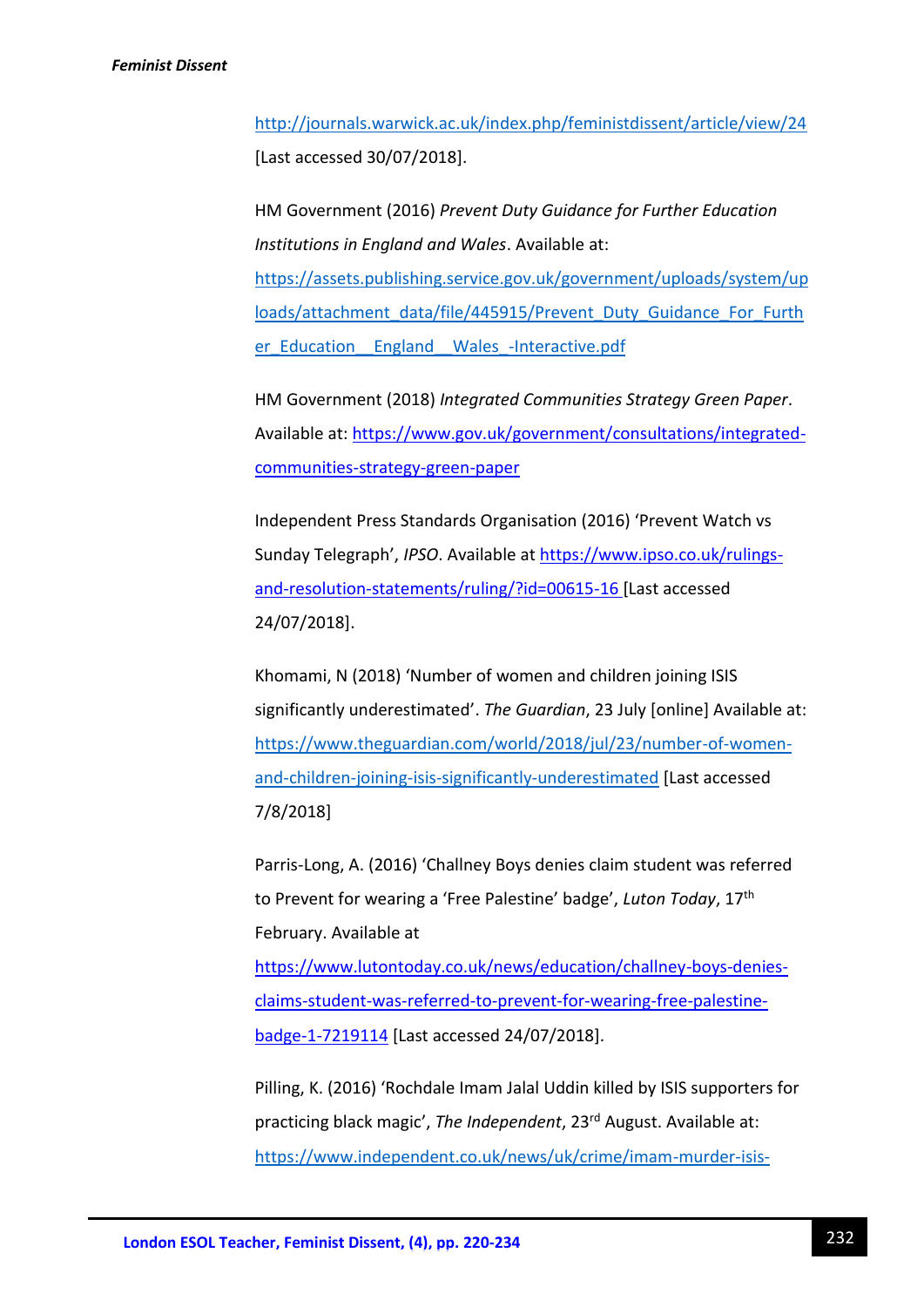[supporters-rochdale-latest-jalal-uddin-death-black-magic-isil-islamic](https://www.independent.co.uk/news/uk/crime/imam-murder-isis-supporters-rochdale-latest-jalal-uddin-death-black-magic-isil-islamic-state-a7205146.html)[state-a7205146.html](https://www.independent.co.uk/news/uk/crime/imam-murder-isis-supporters-rochdale-latest-jalal-uddin-death-black-magic-isil-islamic-state-a7205146.html) [Last accessed 30/07/2018].

Qureshi, A (2017) Fight the power: how CAGE resists from within a "suspect community" Available from https://www.nature.com/articles/palcomms201790 [Last accessed 7/8/2018].

Refugee Action (2017) 'New Research: English Language Provision 'Not fit for Purpose' As Refugees wait up to three years to start lessons', *Refugee*  Action, 6<sup>th</sup> October. Available at [https://www.refugee](https://www.refugee-action.org.uk/6179-2/)[action.org.uk/6179-2/](https://www.refugee-action.org.uk/6179-2/) [Last accessed 24/07/2018].

Rehman, Y (2017) 'A lesson in silencing dissent: the controversy of hijab in schools'. *National Secular Society*, 28th November. Available from /[/www.secularism.org.uk/opinion/2017/11/a-lesson-in-silencing-dissent-](http://www.secularism.org.uk/opinion/2017/11/a-lesson-in-silencing-dissent--the-controversy-of-hijab-in-schools) [-the-controversy-of-hijab-in-schools](http://www.secularism.org.uk/opinion/2017/11/a-lesson-in-silencing-dissent--the-controversy-of-hijab-in-schools) [Last accessed 7/8/2018].

Sargeant, J (2014) The World According to Dilly Hussain. *Homo Economicus' Weblog*, 23rd August. Available from [https://homoeconomicusnet.wordpress.com/2014/08/23/the-world](https://homoeconomicusnet.wordpress.com/2014/08/23/the-world-according-to-dilly-hussain/)[according-to-dilly-hussain/](https://homoeconomicusnet.wordpress.com/2014/08/23/the-world-according-to-dilly-hussain/) [Last accessed 8/8/18].

Staufenberg, J. (2016) 'Cameron announces funding for English classes six months after £45 million cuts', *The Guardian,* 18th January. Available at: [https://www.independent.co.uk/news/uk/politics/cameron-announces](https://www.independent.co.uk/news/uk/politics/cameron-announces-funding-for-english-classes-six-months-after-45-million-cuts-a6819656.html)[funding-for-english-classes-six-months-after-45-million-cuts](https://www.independent.co.uk/news/uk/politics/cameron-announces-funding-for-english-classes-six-months-after-45-million-cuts-a6819656.html)[a6819656.html](https://www.independent.co.uk/news/uk/politics/cameron-announces-funding-for-english-classes-six-months-after-45-million-cuts-a6819656.html) [Last accessed 22/07/2018].

Students Not Suspects (2015) Statement on NUS President Megan Dunn's announcement on CAGE and the Students not Suspects tour. Available at: [https://medium.com/@StudentsNotSuspects/statement-on-nus](https://medium.com/@StudentsNotSuspects/statement-on-nus-president-megan-dunn-s-announcement-on-cage-and-the-students-not-suspects-tour-f8e6b9eb5d)[president-megan-dunn-s-announcement-on-cage-and-the-students-not](https://medium.com/@StudentsNotSuspects/statement-on-nus-president-megan-dunn-s-announcement-on-cage-and-the-students-not-suspects-tour-f8e6b9eb5d)[suspects-tour-f8e6b9eb5d](https://medium.com/@StudentsNotSuspects/statement-on-nus-president-megan-dunn-s-announcement-on-cage-and-the-students-not-suspects-tour-f8e6b9eb5d) [Last accessed 30/07/2018].